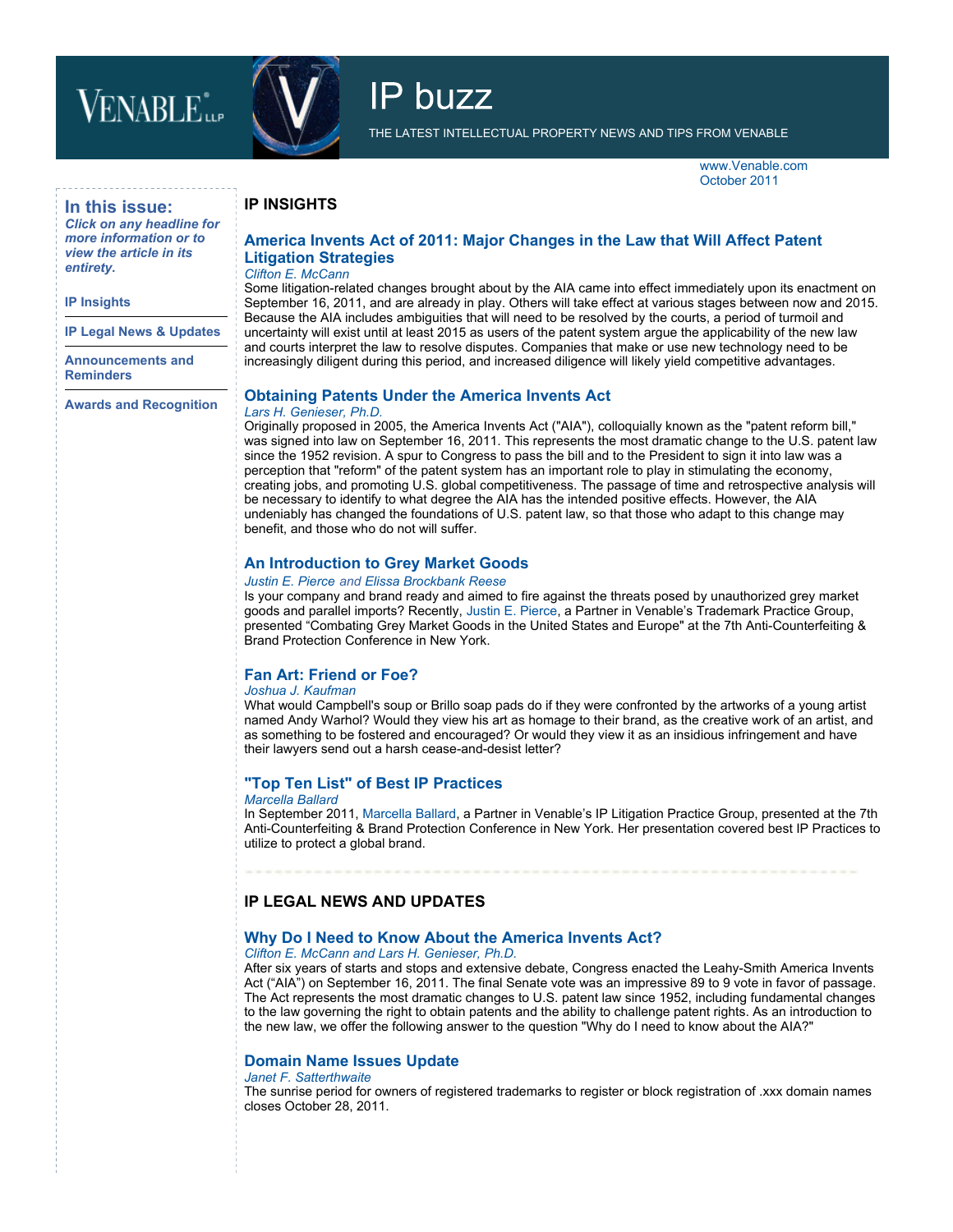## <span id="page-1-0"></span>**[Protect IP Act Update](http://www.venable.com/protect-ip-act-update-10-13-2011/)**

## *[Christopher S. Crook](http://www.venable.com/christopher-s-crook/)*

The Protect IP Act remains on hold in the U.S. Senate due to a hold put in place by Senator Ron Wyden (D-OR). However, this proposed bill continues to receive a great deal of attention. On October 4, 2011, various business and labor groups made their case on Capitol Hill in support of this bill, focusing on the Act's ability to protect American jobs.

# **["Fame Monster" Terrorized by "Frivolous" Trademark Applications](http://www.venable.com/fame-monster-lady-gaga-terrorized-by-frivolous-trademark-applications-10-13-2011/)**

#### *[Marcella Ballard](http://www.venable.com/marcella-ballard/) and [Victoria R. Danta](http://www.venable.com/victoria-r-danta/)*

Grammy Award-winning pop star Stefani Germanotta-- a.k.a. "Lady Gaga"--is suing Excite Worldwide LLC, a Nevada-based cosmetic company, over some "frivolous" trademark applications filed with the U.S. Patent and Trademark Office (PTO) to register "Lady Gaga" and "Lady Gaga LG" for cosmetics and jewelry products.

# **ANNOUNCEMENTS AND REMINDERS**

#### **["Consumer Protection and Advertising Law: An Emerging Practice with Exciting](http://www.venable.com/consumer-protection-and-advertising-law-an-emerging-practice-with-exciting-career-opportunities-for-the-american-bar-association-antitrust-section-10-12-2011/) Career Opportunities" for the American Bar Association Antitrust Section** October 12, 2011

[Elissa Brockbank Reese](http://www.venable.com/elissa-b-reese/) and [David D. Conway](http://www.venable.com/david-d-conway/) discussed exciting new career opportunities in consumer protection, privacy and advertising law. The program provided students and other junior attorneys the opportunity to dialogue with other young attorneys about pathways into these emerging areas of the law and included a broad overview of the relevant laws and agencies that operate within the fields.

#### **[Opportunities and Challenges in Implementing an International Business Strategy](http://www.venable.com/opportunities-and-challenges-in-implementing-an-international-business-strategy-10-21-2011/)** October 21, 2011

As companies look to implement an international strategy, there are numerous opportunities and challenges facing management. The question is often not should they go overseas, but how? Our experienced practitioners will discuss several of the key legal, accounting, organizational, and business development issues to consider when developing your plan.

#### **[Getting Your Fair Share: How To Prevent Royalty Underpayments \(Video Webinar\)](http://www.venable.com/getting-your-fair-share-how-to-prevent-royalty-underpayments-venable-video-webinar-10-26-2011/)** October 26, 2011

Join [Joshua J. Kaufman,](http://www.venable.com/joshua-j-kaufman/) Chair of Venable's Copyright and Licensing group, [Debora Stewart,](http://www.invotex.com/bio_drs.html) CPA/CFF, Managing Director of Invotex and auditor [Anthony Curtis Elliott,](http://images.magnetmail.net/images/clients/Venable/attach/AnthonyCElliot_Biography.pdf) CPA as they discuss the causes of royalty underpayment, what you can do to prevent it from happening, and how to use royalty audits to uncover missing royalties. Please click [here](http://www.venable.com/getting-your-fair-share-how-to-prevent-royalty-underpayments-venable-video-webinar-10-26-2011/) for additional information and registration.

#### **[American Conference Institute's \("ACI"\) Law Conference](http://www.venable.com/protecting-your-brand-policing-your-intellectual-property-in-an-ever-evolving-virtual-space-for-the-american-conference-institute-10-27-2011/)**

[Roger A. Colaizzi](http://www.venable.com/roger-a-colaizzi/) will be speaking at the American Conference Institute's ("ACI") Law Conference, taking place October 26 – 27, 2011 in New York City. Roger will speak on "Protecting Your Brand: Policing Your Intellectual Property in an Ever-Evolving Virtual Space."

#### **[Venable Welcomes Gregory J. Sater to the Technology Division](http://www.venable.com/gregory-j-sater/)**

[Gregory J. Sater](http://www.venable.com/gregory-j-sater/) recently joined the firm as a partner in the Intellectual Property Litigation [Practice Group. He focuses on advertising, marketing, trademark, copyright, patent, trade](http://www.venable.com/intellectual-property-litigation-practices/) dress, trade secret and other IP issues.



# **AWARDS AND RECOGNITION**

#### **[Venable ranked in 2011 list of Global 100 law firms by American Lawyer](http://www.venable.com/venable-makes-debut-on-amlaw-global-100-list/)**

*American Lawyer* recently released its Global 100 list of law firms for 2011. Venable was ranked among the top 100 revenue generating firms in the world. Revenues for the 78 U.S. firms listed in the top 100 were compiled from The Am Law 100. Click [here](http://www.law.com/jsp/tal/PubArticleTAL.jsp?id=1202471809600) to view the full list.

## **[Venable recognized for commitment to diversity by Defense Research Institute DRI](http://www.venable.com/NEP/pressreleases/NewsDetail.aspx?news=937f2c17-1897-4a70-a18b-f6d82c563b4d)**

The Defense Research Institute "DRI" has recognized Venable with its annual Law Firm Diversity Award. DRI is the international organization of all attorneys involved in the defense of civil litigation. DRI is committed to enhancing the skills, effectiveness, and professionalism of defense attorneys; anticipating and addressing issues germane to defense attorneys and the civil justice system; promoting appreciation of the role of defense attorneys; and improving the civil justice system and preserving the civil jury.